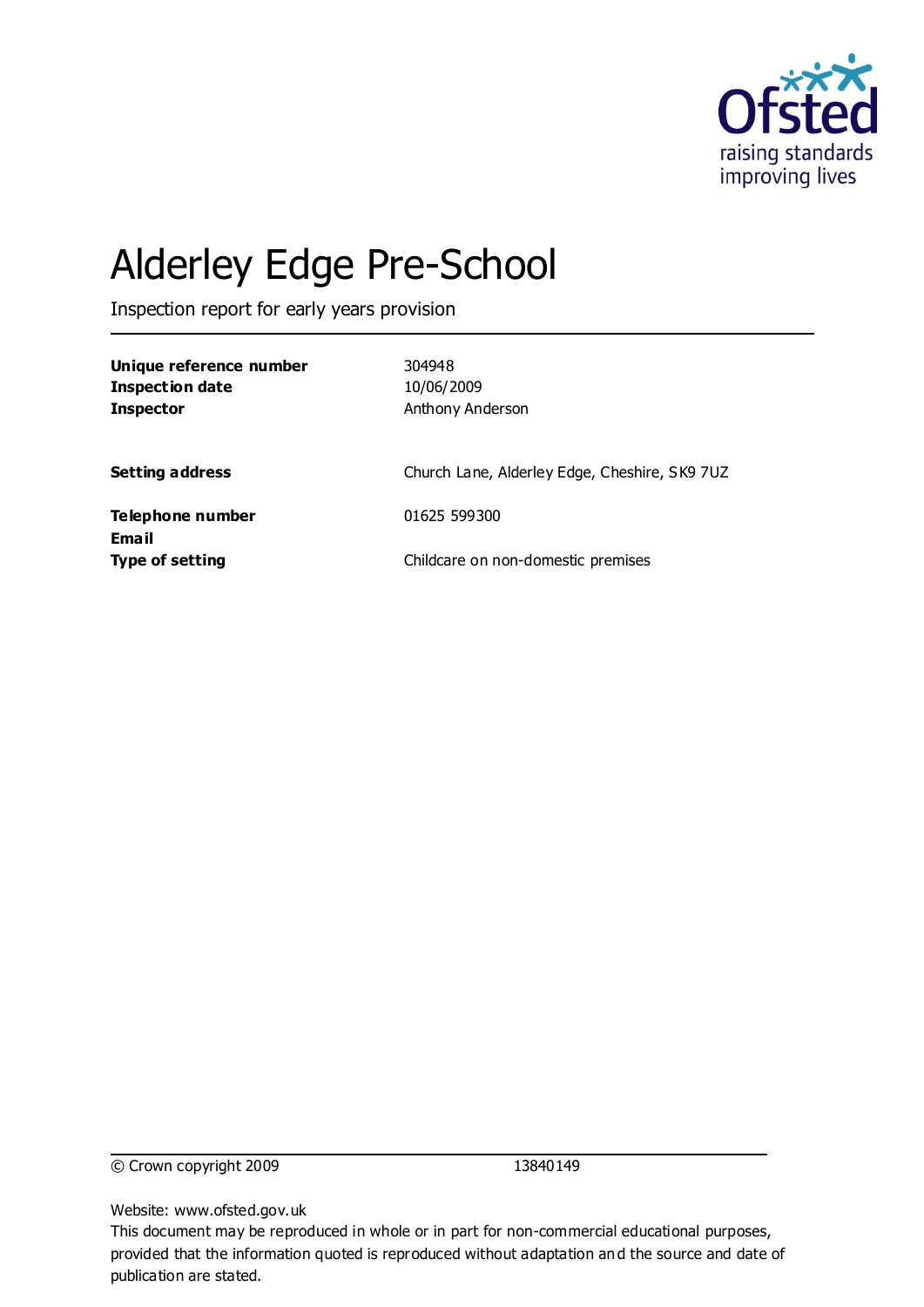#### **Introduction**

This inspection was carried out by Ofsted under Sections 49 and 50 of the Childcare Act 2006 on the quality and standards of the registered early years provision. 'Early years provision' refers to provision regulated by Ofsted for children from birth to 31 August following their fifth birthday (the early years age group). The registered person must ensure that this provision complies with the statutory framework for children's learning, development and welfare, known as the *Early* Years Foundation Stage.

The provider must provide a copy of this report to all parents with children at the setting where reasonably practicable. The provider must provide a copy of the report to any other person who asks for one, but may charge a fee for this service (The Childcare (Inspection) Regulations 2008 regulations 9 and 10).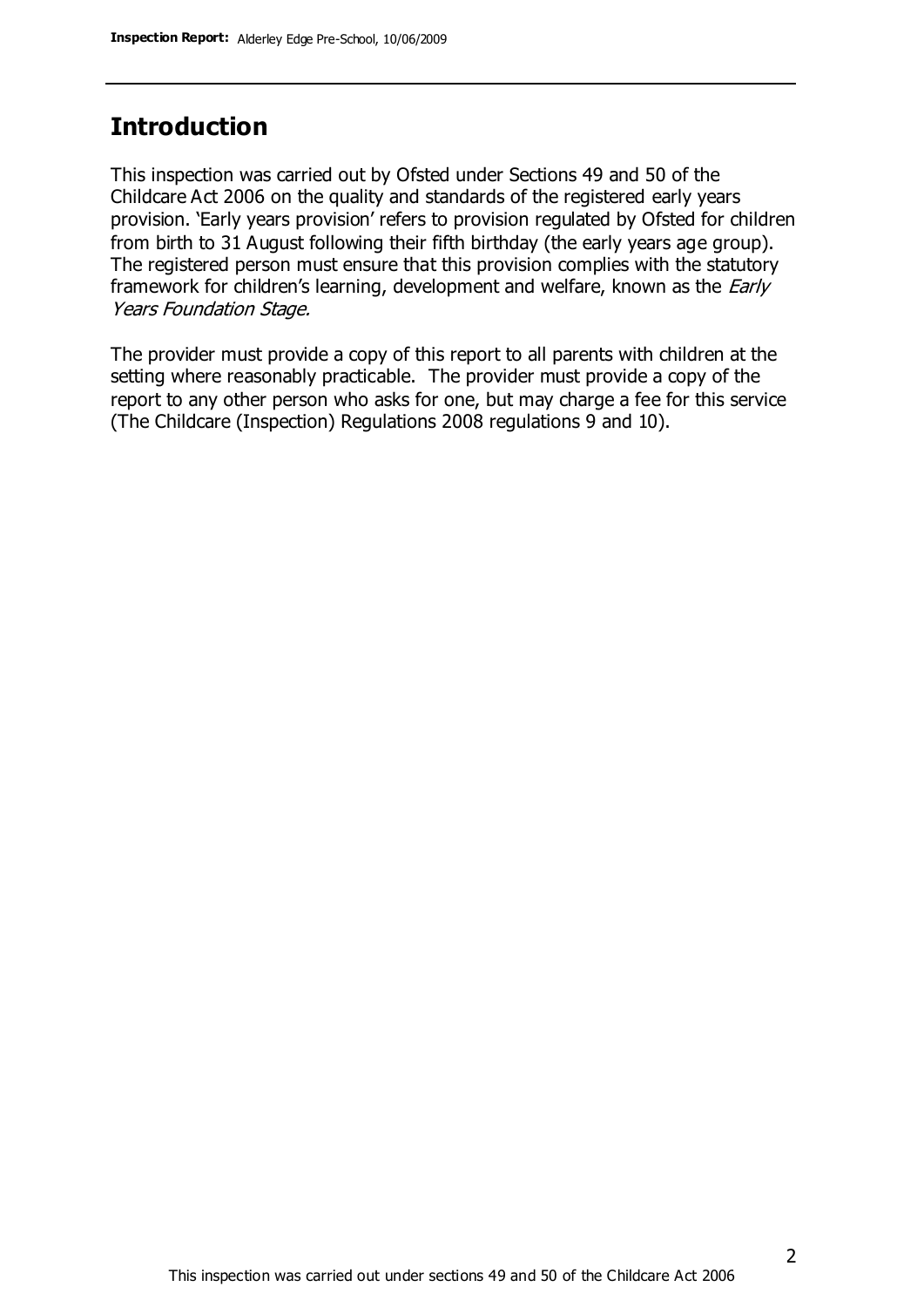## **Description of the setting**

Alderley Edge Pre-School playgroup opened in 1976 and was registered in 1991. The setting is committee run and operates from a classroom in Alderley Edge County Primary School, in Alderley Edge, Cheshire. There is a secure area available for outdoor play. The setting is registered by Ofsted on the Early Years Register. A maximum of 20 children aged two to under five years may attend the setting at any one time. The setting is open five days a week from 08.45 to 15.15, during term-time. Children attend from the local community and surrounding areas. There are currently 30 children on roll aged from two to four years. The setting offers support to children with learning difficulties and/or disabilities and to children who speak English as an additional language. The setting employs seven members of staff, of whom three are permanent. Of these, one is qualified to level 3 in early years and one is qualified to level 2. The setting receives support from the local authority early years advisory team and is a member of the Pre-school Learning Alliance.

#### **Overall effectiveness of the early years provision**

Overall, the quality of the provision is satisfactory. The setting's environment is large, warm and inclusive and children say that they are happy. Welfare and care systems, including the regular vetting of staff, are mostly of a consistent and high quality, although staff do not record the daily risk assessments. Although staff have undertaken recent training, systems and procedures linked to regular selfevaluation of the provision and to the implementation of the Early Years Foundation Stage framework are at an early stage of development. Strong partnerships with parents, the main school's reception class and other agencies are clear and support children's individual development. The setting demonstrates a satisfactory capacity for further improvement.

#### **What steps need to be taken to improve provision further?**

To further improve the early years provision the registered person should:

- complete the implementation of the Early Years Foundation Stage framework and maintain up-to-date records of children's progress and development
- ensure that daily risk assessments of the setting are recorded
- create and develop a robust system of self-evaluation and ensure that it leads to continuous improvement.

## **The leadership and management of the early years provision**

The well qualified, but temporary, leader is supported by dedicated staff and an active committee who are currently in the process of appointing a new senior management team. Although a key worker system is in place and the staff make notes of observations of what children know and can do, some children's progress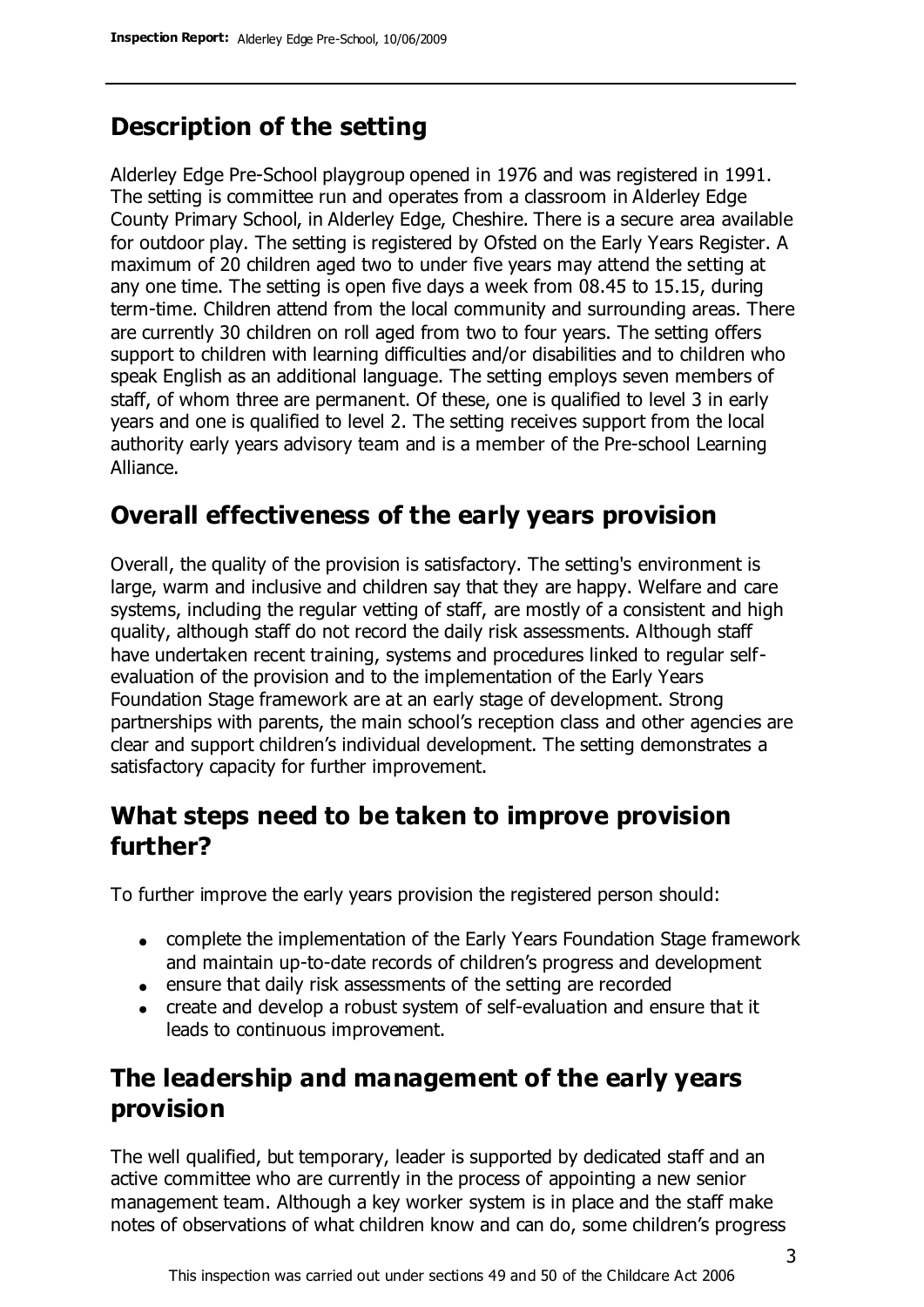and development records are incomplete. As a result, managers are unable to consistently use these records for day-to-day planning or to ensure all children's next learning steps are clear. The setting's existing self-evaluation systems are informal and the leadership is not sufficiently aware of the provision's strengths and areas for improvement. This impacts on children's development and progress which, at present, are satisfactory.

The setting's record keeping and day-to-day organisation of care and welfare are good overall. Staff are aware of their roles and responsibilities in safeguarding children and vetting procedures to ensure suitability of staff are fully in place. Staff seek parental permission before the administration of medicine and invite parents to sign relevant entries on individual children's accident forms. However, daily risk assessments in the setting are not recorded. Satisfactory improvement has been made since the last inspection and children have access to an improved range of activities both inside and outside. Links with the main school's reception class are good and help to support the inclusive nature of the provision. The setting works closely with external agencies and parents, valuing the vital role parents play in their child's progress and development. Parents say that their children enjoy visiting this friendly and inclusive setting and that they are kept well informed about their child's progress.

#### **The quality and standards of the early years provision**

Young children clearly enjoy their time in this safe and secure setting where staff provide suitably challenging and enjoyable learning and play experiences. The implementation of the Early Years Foundation Stage framework is partially in place but provision lacks consistency and balance, as individual progress records are at various stages of completion. Staff encourage children to make choices from a range of resources and activities, but planning is largely informal and not yet consistently structured towards the six areas of early years learning. There is good use of the available space. Children have many opportunities to communicate with each other and with staff who encourage and support this by actively listening and taking an interest in what children say and do.

Children enjoy a mid-morning snack and demonstrate positive attitudes and behaviour as they develop their social skills. They are not put off by rain and demonstrate sheer enjoyment as they pull on waterproof clothes and ride bicycles, toy cars and scooters around the safe and secure outdoor area. Attentive and enthusiastic staff support children well and ensure effective use of the external learning environment to support children's physical development and to promote healthy lifestyles. Children happily engage in topical themes such as 'holidays' which support their knowledge and understanding of the world. Children's paintings create colourful displays around the setting. Staff attach any observations of children's learning that they make during the session to children's individual photographs. They use these later to update children's progress records which are in varying stages of completion.

Discussions, photographs and occasional visitors to the setting enhance children's knowledge of their local community. Staff encourage children to wash their hands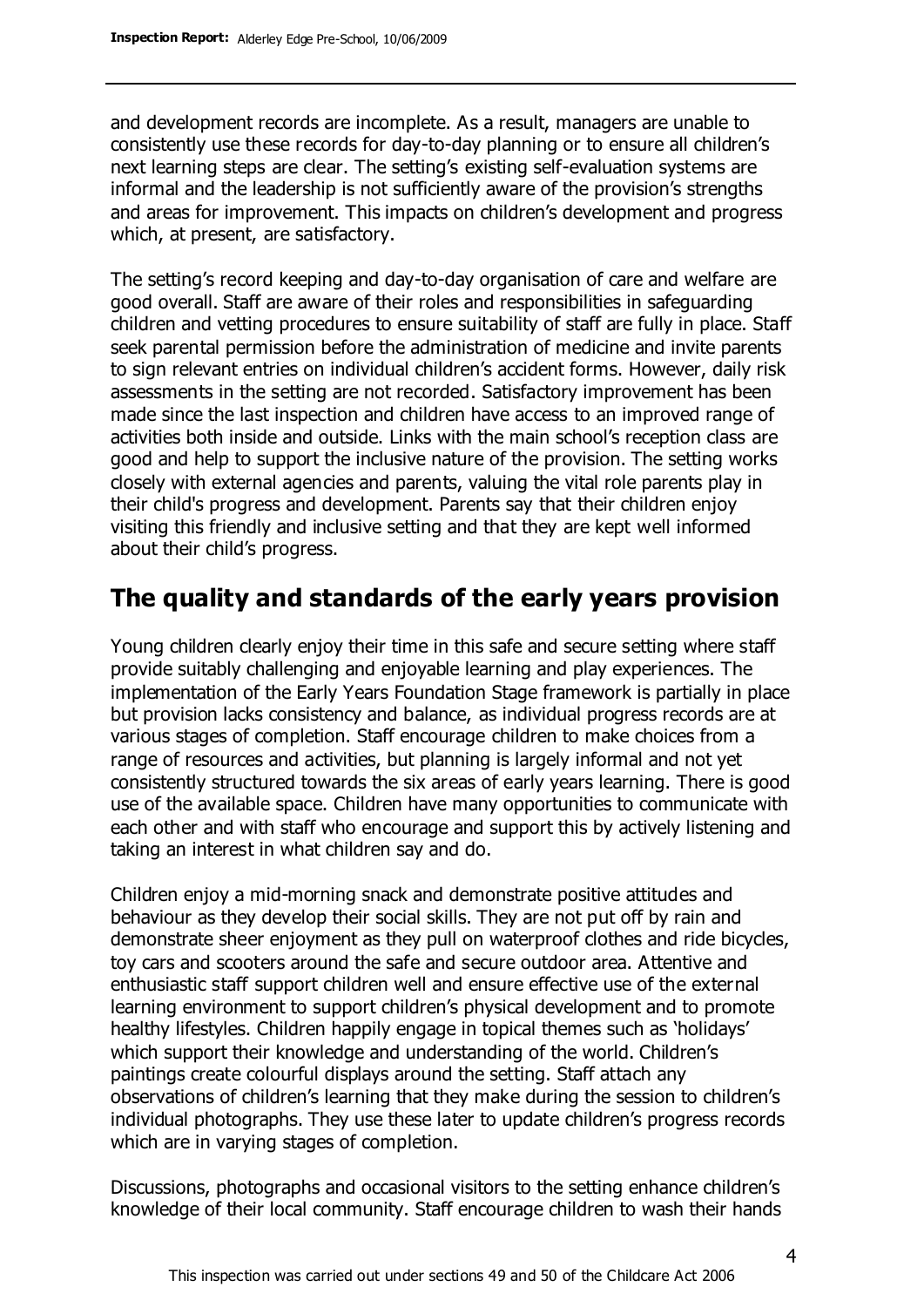after visiting the toilet and before eating a range of healthy food. Adults encourage every child to play their part in the setting's happy and inclusive environment and this makes a satisfactory contribution to their future learning and well-being.